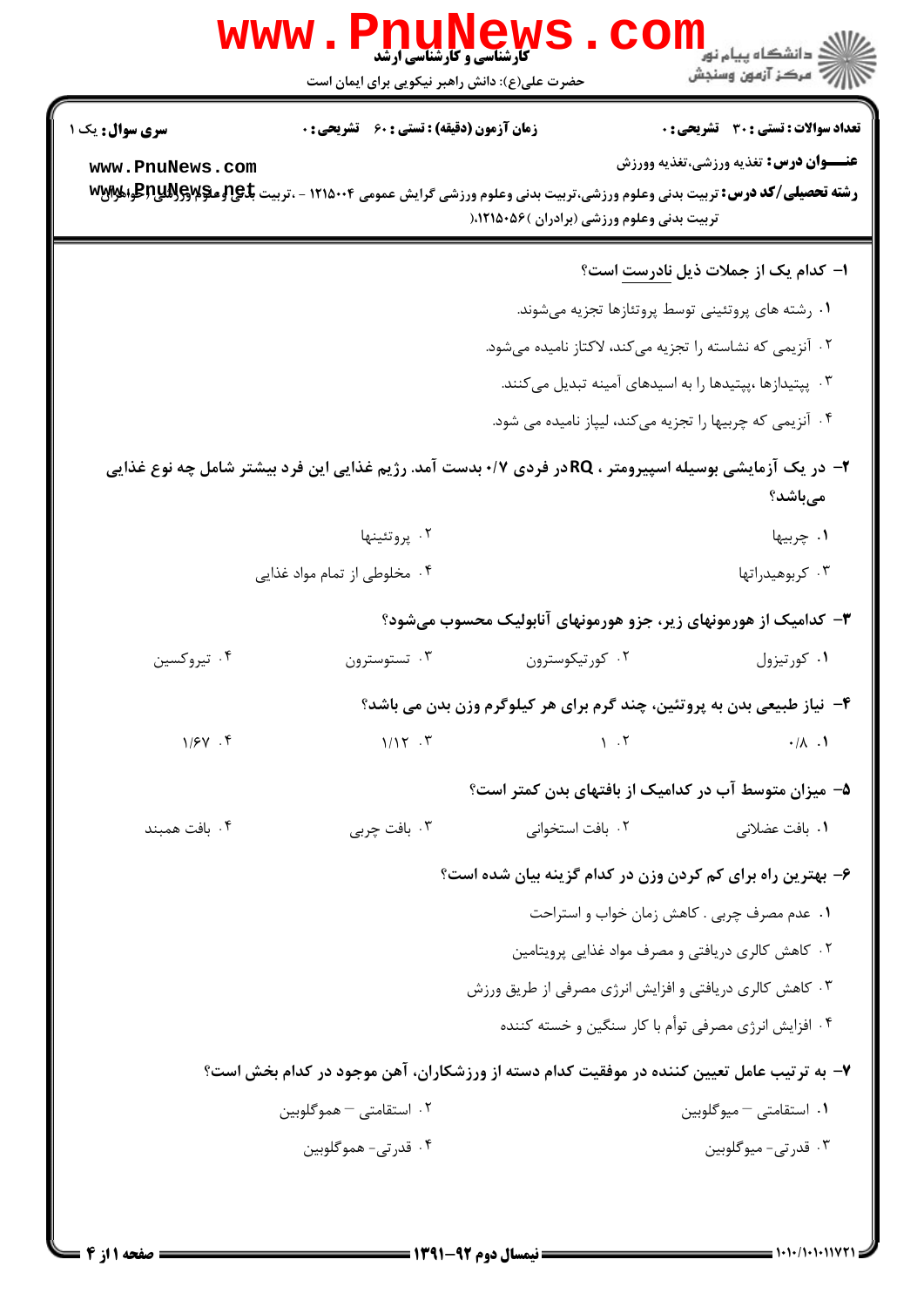|                         | <b>FUUNEWS</b><br><b>WWW</b><br><b>5 کارشناسی و کارشناسی ارشد</b><br>حضرت علی(ع): دانش راهبر نیکویی برای ایمان است                 |                                                                                    | ر دانشگاه پیام نور ■<br>ارا⇔ مرکز آزمون وسنجش        |  |
|-------------------------|------------------------------------------------------------------------------------------------------------------------------------|------------------------------------------------------------------------------------|------------------------------------------------------|--|
| <b>سری سوال : ۱ یک</b>  | <b>زمان آزمون (دقیقه) : تستی : 60 ٪ تشریحی : 0</b>                                                                                 |                                                                                    | <b>تعداد سوالات : تستی : 30 ٪ تشریحی : 0</b>         |  |
| www.PnuNews.com         | <b>رشته تحصیلی/کد درس:</b> تربیت بدنی وعلوم ورزشی،تربیت بدنی وعلوم ورزشی گرایش عمومی ۱۲۱۵۰۰۴ - ،تربیت <del>با Pg و Vy</del> w وVyw | )،تربیت بدنی وعلوم ورزشی (برادران )۸۶۰۵۶ (                                         | <b>عنـــوان درس:</b> تغذیه ورزشی،تغذیه وورزش         |  |
|                         |                                                                                                                                    | ۸– اولین مرحله تجزیه اسیدهای آمینه (کاتابولیسم ) جدا شدن کدام بخش است؟             |                                                      |  |
| ۰۴ زنجيره هيدروكربني    | ۰۳ گروه کربوکسیل                                                                                                                   | ۰۲ بنیان آمین                                                                      | ۰۱ گروه متيل                                         |  |
|                         |                                                                                                                                    | ۹– غلظت گلوکز نوشیدنیهای مصرفی حداکثر چند گرم در لیتر باید باشد؟                   |                                                      |  |
| $f/\cdot \cdot \cdot f$ | $\Gamma/\Delta$ .                                                                                                                  | $\mathbf{Y}/\cdot \cdot \cdot \cdot \mathbf{Y}$                                    | $Y/\Delta$ .                                         |  |
|                         |                                                                                                                                    | ∙ا− ترشح کدام ماده باعث کند شدن تخلیه معده میگردد؟                                 |                                                      |  |
| ۰۴ پپسینوژن             | ۰۳ آنتروگاسترون                                                                                                                    | ۰۲ تریپسین                                                                         | ٠١ كولسيستوكينين                                     |  |
|                         | 11– مواد مترشحه معده که پروتئینها را هضم می کنند، در کدام گزینه به درستی بیان شده است؟                                             |                                                                                    |                                                      |  |
|                         | ۰۲ اسیدکلریدریک ، پپسینوژن ، آمیلاز                                                                                                |                                                                                    | ۰۱ اسید کلریدریک، گاسترین ، لیپاز                    |  |
|                         | ۰۴ اسیدکلریدریک ، پپسینوژن ،گاسترین                                                                                                | ۰۳ اسیدکلریدریک ، گاسترین ، کیموس                                                  |                                                      |  |
|                         |                                                                                                                                    |                                                                                    | <b>۱۲</b> - کدام یک از گزینه های ذیل نادرست می باشد؟ |  |
|                         |                                                                                                                                    | ۰۱ اسیدهای چرب با زنجیره بلند کمتر از اسیدهای چرب با زنجیره کوتاهتر جذب میشوند.    |                                                      |  |
|                         |                                                                                                                                    | ۰۲ اسیدهای چرب اشباع شده کمتر از اسیدهای چرب اشباع نشده جذب میگردند.               |                                                      |  |
|                         |                                                                                                                                    | ۰۳ اسیدهای چرب با زنجیره کوتاه نسبت به اسیدهای چرب با زنجیره بلند در آب محلولترند. |                                                      |  |
|                         |                                                                                                                                    | ۰۴ اسیدهای چرب با زنجیره کوتاه بیشتر در لیپوپروتئینهای با چگالی پایین دیده میشود.  |                                                      |  |
|                         |                                                                                                                                    |                                                                                    | ۱۳– کدام آنزیم در شیره لوزالمعده یافت نمیشود؟        |  |
| ۰۴ کیموتریپسین          | ۰۳ کربوکسی پپتیداز                                                                                                                 | ۰۲ رنین                                                                            | ۰۱ تریپسین                                           |  |
|                         |                                                                                                                                    | ۱۴– کدام یک از تغییرات بیوشیمیایی ذیل در اثر فعالیتهای ورزشی رخ نمیدهد؟            |                                                      |  |
|                         | ۰۲ افزایش فعالیتهای هورمونی                                                                                                        |                                                                                    | ٠١ افزايش اكسيداسيون چربيها                          |  |
|                         | ۰۴ افزایش اسیدهای چرب آزاد در پلاسما                                                                                               | ۰۳ افزایش فعالیت لیپاز کبدی                                                        |                                                      |  |
|                         |                                                                                                                                    | 1۵- هر گرم گلیکوژن به همراه چه مقدار آب ذخیره می شود؟                              |                                                      |  |
| $\Gamma/\Delta$ .       | $\Upsilon/\Upsilon$ .                                                                                                              | $Y/Y$ . $Y$                                                                        | $Y/\cdot$ .                                          |  |
|                         | ۱۶- کدامیک از پروتئینهای ذیل مسئول ایمنی طبیعی و اکتسابی شخص در برابر ارگانیسمهای مهاجم هستند؟                                     |                                                                                    |                                                      |  |
| ۰۴ انسولین              | ۰۳ فيبرونوژن                                                                                                                       | ۰۲ گلوبولين                                                                        | ٠١. آلبومين                                          |  |
|                         |                                                                                                                                    |                                                                                    |                                                      |  |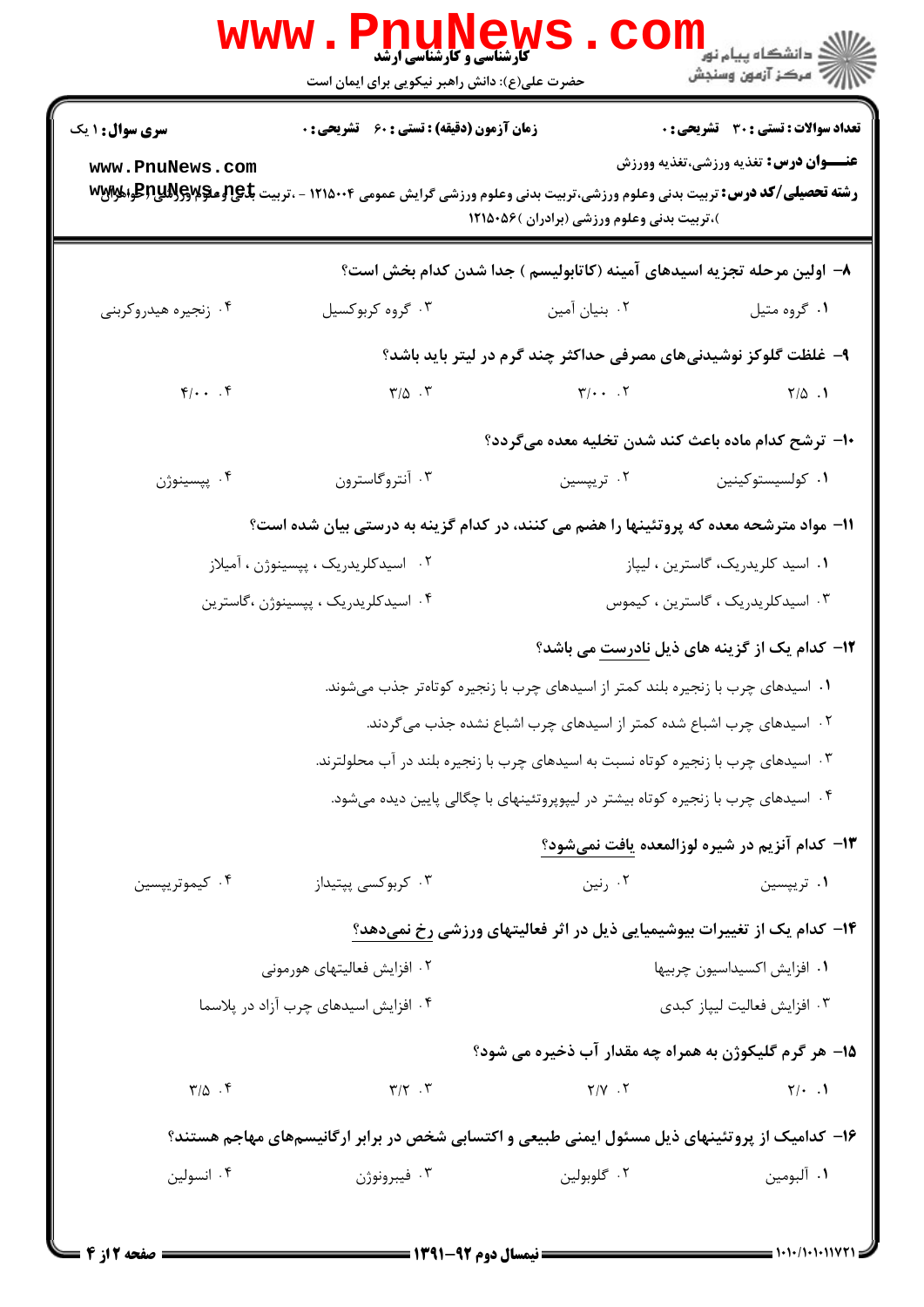|                                           | WWW . PILUNGW<br>حضرت علی(ع): دانش راهبر نیکویی برای ایمان است                                                                                                                                                                                               |                                                                                                                                                                                                                                                                                                                                      | ڪ دانشڪاه پيا <sub>م</sub> نور<br>7ء مرڪز آزمون وسنڊش                                                                                                                |
|-------------------------------------------|--------------------------------------------------------------------------------------------------------------------------------------------------------------------------------------------------------------------------------------------------------------|--------------------------------------------------------------------------------------------------------------------------------------------------------------------------------------------------------------------------------------------------------------------------------------------------------------------------------------|----------------------------------------------------------------------------------------------------------------------------------------------------------------------|
| <b>سری سوال : ۱ یک</b><br>www.PnuNews.com | <b>زمان آزمون (دقیقه) : تستی : 60 ٪ تشریحی : 0</b><br><b>رشته تحصیلی/کد درس:</b> تربیت بدنی وعلوم ورزشی،تربیت بدنی وعلوم ورزشی گرایش عمومی ۱۲۱۵۰۰۴ - ،تربیت <del>با Pg و Vy</del> R وVyT وVyT                                                                | )،تربیت بدنی وعلوم ورزشی (برادران )۵۶۰۵۶ (                                                                                                                                                                                                                                                                                           | <b>تعداد سوالات : تستی : 30 ٪ تشریحی : 0</b><br><b>عنـــوان درس:</b> تغذیه ورزشی،تغذیه وورزش                                                                         |
| ۰۴ ويتامين D                              | ۱۷– تمام گزینه های ذیل بهغیر از کدام مورد، از مضرات مصرف بیش از حد مواد پروتئینی میباشد؟<br>۰۲ افزایش فعالیت کلیه ها بدلیل دفع مواد زاید<br>۰۴ کاهش فشار اسمزی و فراورده های روده ای<br>۰۳ ویتامین A                                                         | ۰۱ دی هیدراسیون یا کم آبی و دفع شدید آب از بدن<br>۰۳ اختلال در اعمال معدی- روده ای و یا کرامپ شکمی<br>۱۸- کمبود کدام ویتامین باعث بیماری شبکوری و اگزروفتالمی میگردد؟<br>۰۲ ویتامین K<br>۱۹- چای و قهوه به علت دارا بودن کدام ماده جذب آهن را کاهش می دهند؟                                                                          | ۰۱ ویتامین E                                                                                                                                                         |
| ۰۴ اسید تئینیک<br>۰۴ - ۵-۵ ساعت           | ۰۳ اسید پیروویک<br>۰۲ کاهش حجم پلاسما در فعالیتهای ورزشی در هوای گرم باعث چروکیدگی گلبولهای قرمز و کاهش اکسیژن رسانی می شود.<br>۰۳ برای حفظ میزان آب و الکترولیتها در ورزشکاران استقامتی محلولهای ۵ تا ۱۰ ٪ گلوکز در حین مسابقه توصیه می شود.<br>۰۳ ه-۴ ساعت | ۰۲ اسید سیتریک<br>+۲- کدام گزینه در مورد آب، محلول نوشیدنی و فعالیتهای ورزشی صحیح است؟<br>۰۱ کاهش تنها ۳ ٪ از وزن از طریق تقلیل آب بدن باعث بروز گرفتگی و کوفتگی عضلانی می شود.<br>۰۴ در شرایط معمولی بیشترین دفع آب از بدن از طریق پوست انجام می گیرد.<br><b>۲۱</b> - چربیها بهطور متوسط چند ساعت در معده میمانند؟<br>۰۲ - ۲-۲ ساعت | ٠١ اسيد لاكتيک<br>۰۱ - ۳-۳ ساعت                                                                                                                                      |
| ۴. ۴۲۵ گرم                                | ۲۲- قبل از مسابقه خوردن کدام نوع ماده غذایی، به دلیل اثر کدام هورمون روی گلوکز خون توصیه نمیشود؟<br>۲. پرچرب ، گلوکاگن<br>۰۴ پر کربوهیدرات ، گلوکاگن<br>۰۲ بین معده و دوازدهه<br>۰۴ بین روده باریک و روده فراخ<br>۰۴ ۰ کرم                                   | ۲۴- در یک انسان بالغ به طور متوسط چند گرم گلیکوژن بهصورت ذخیره وجود دارد؟<br>۲. ۳۵۳ گرم                                                                                                                                                                                                                                              | ٠١. پرچرب ، انسولين<br>۰۳ پرکربوهیدرات ، انسولین<br><b>۲۳</b> - دریچه ایلئوسکال در کجا قرار دارد؟<br>۰۱ بین مری و معده<br>۰۳ بین دوازدهه و روده باریک<br>۰۱. ۴۵۰ گرم |